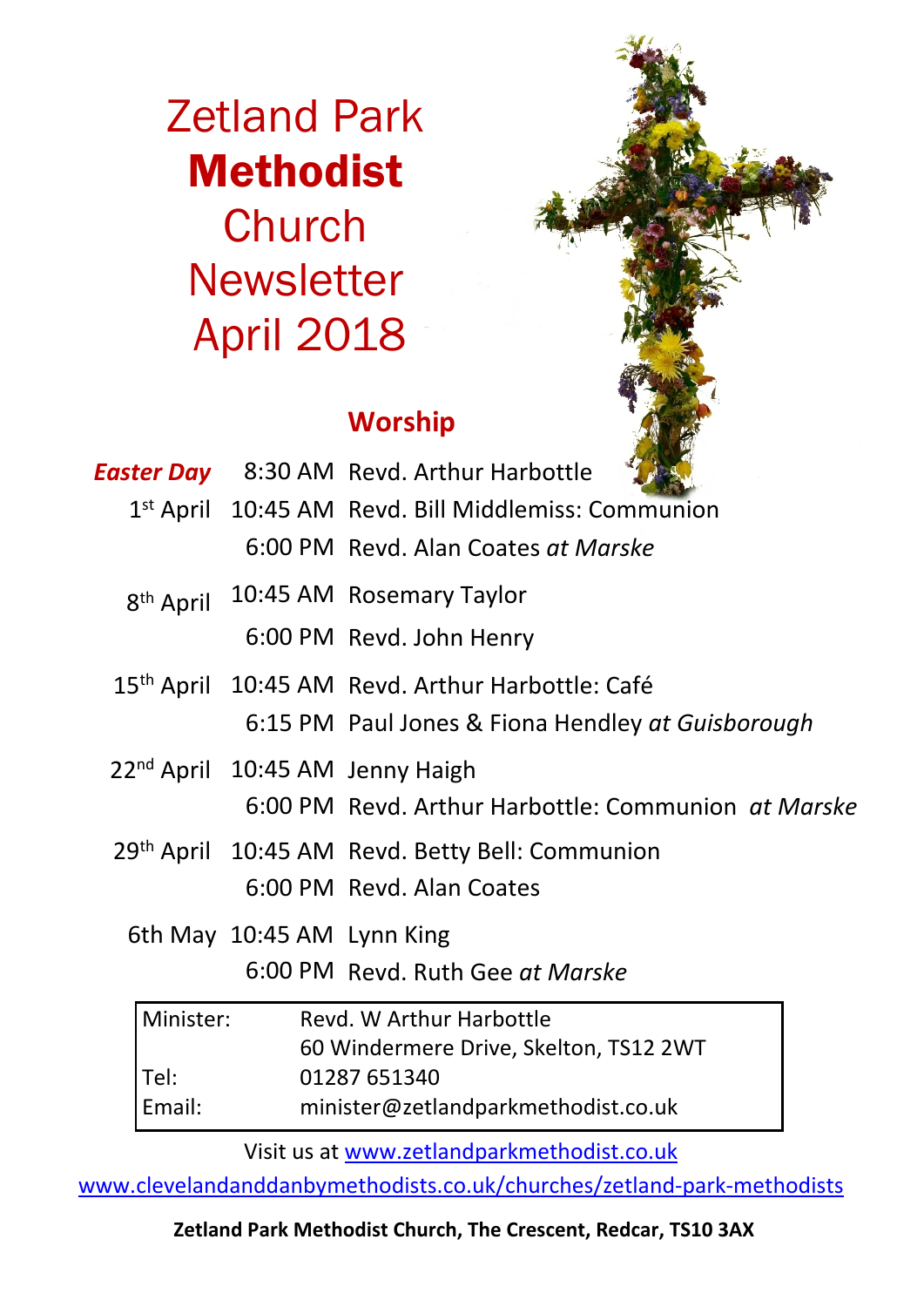Walking through a Supermarket last week I was surprised by the number of Easter greetings cards on display. Admittedly they were all pictures of chickens, and flowers and rabbits and chocolates, but none-the-less they were Easter cards!

But it made me think what most people think Easter is about (other than chocolate eggs!). Of course, we know it is the Christian festival that celebrates the resurrection of Jesus following his crucifixion. But what does the message of the resurrection of our Lord have to offer you and me today?

Well, clearly, the first thing is that death is not the end! The Bible clearly offers the promise that there is life beyond the death of our human bodies. Maybe not physical life or life as we know it, but a fuller, freer life where the limitations of human existence no longer burden us and we will know the blessing of seeing God face to face. That in itself sounds good to me!

But the resurrection of our Lord also offers us something else which we don't even need wait for until after the death of our human bodies and which is testified to in the Gospels and witnessed to by Christian throughout the years. The disciples became aware that Jesus, even though he had died on the cross, was with them in a very special way. They were so convinced of his continued presence alongside them (as opposed to just a future hope of seeing him) that they not only kept telling others about this great good news but some were willing to face execution themselves rather than deny what they knew to be true!

And that truth is what the church continues to testify to today, that the risen Christ accompanies and encourages his believers today in a sense which is hard to describe to others but is an unmistakable reality, bringing an assurance and peace which nothing else can. It is what gives us purpose and drive to our lives and our willingness to sacrifice and persevere, pressing on towards the goal of letting all the world know of the God of love revealed in Jesus Christ our Lord and attested to by our loving actions, which seek to make this world into God's Kingdom.

Now that has got to be much better than any chocolate egg, no matter how large or how low the price! I wish you all a richly blessed Easter and an ongoing powerful experience of Jesus walking with you through every day of your life.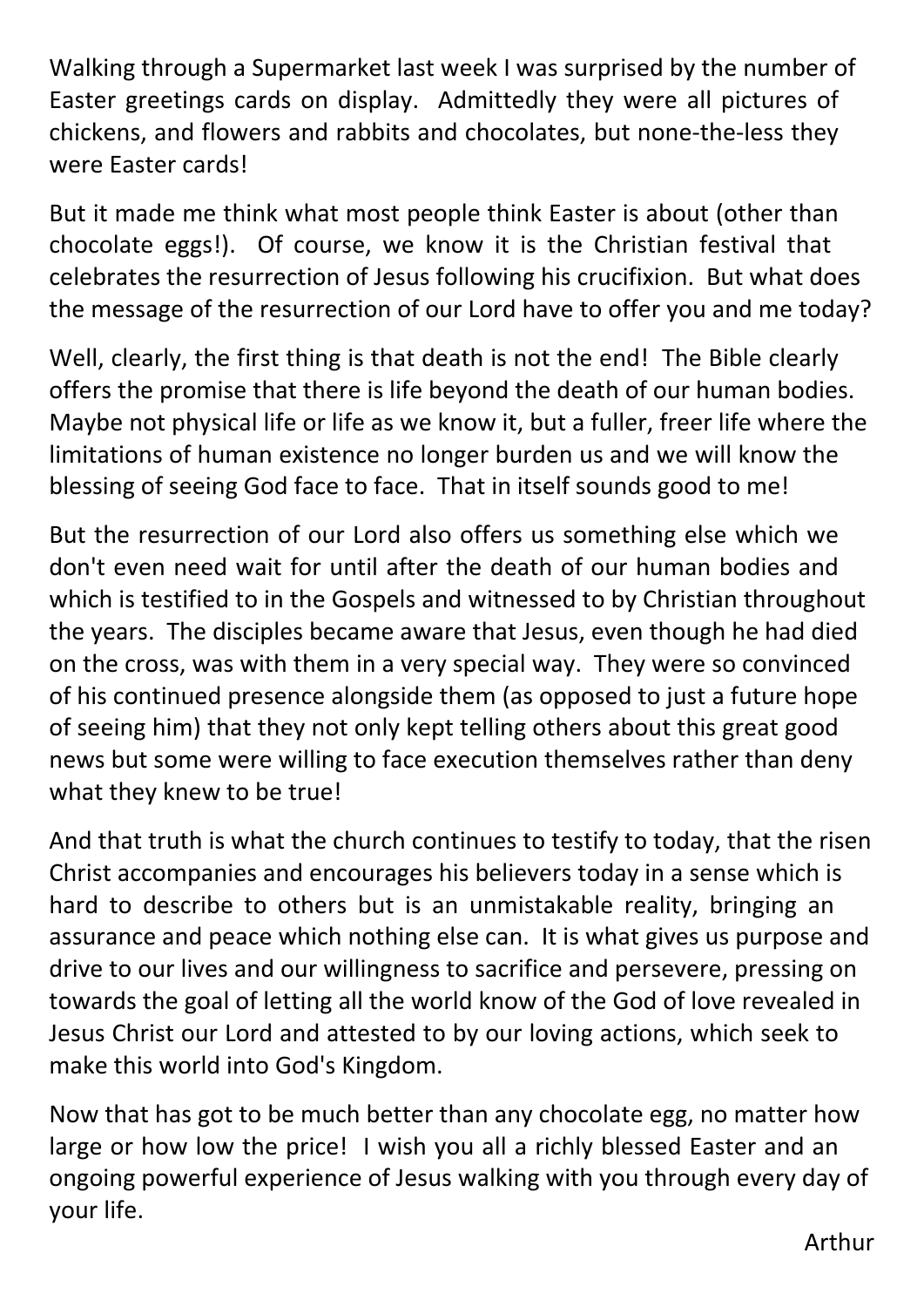#### **Circuit Prayer Meeting**

Saturday 7th April

8:30-9:30am at Skelton

> Saturday 5th May

8:30-9:30am at Newcomen **Power Praise** is an hour of worship in mainly contemporary song in a cafe style setting, held on the 2nd Tuesday of each month.

Starting at 7.00pm at Marske Methodist Church. Tuesdays

10th April

8<sup>th</sup> May

Drinks will be served before we start. All are welcome.

## **Engaging with The Great 50 Days 1st April-20th May 2018**

The Circuit is holding a weekly study series based on this year's Great 50 Days resource, running from Easter to Pentecost. The theme this year is 'A Life of Mission', which we will explore through Bible study, reflection and discussion of what it means to follow Jesus and live out our faith in our community.

The 7 sessions will take place every Thursday at Saltburn Methodist Church at 7.30pm starting on Thursday 5th April.

You are invited to come along as we learn, share and grow together as disciples of Jesus Christ.

## Our next **Coffee Morning** takes place on

Saturday 14<sup>th</sup> April at 10 am

Over the past few weeks a number of improvements have been made to the speaker system in church including buying a new lapel microphone. As we move forward it would be most helpful if any further problems are mentioned to Paul straight away so we can better judge where the problem lies.